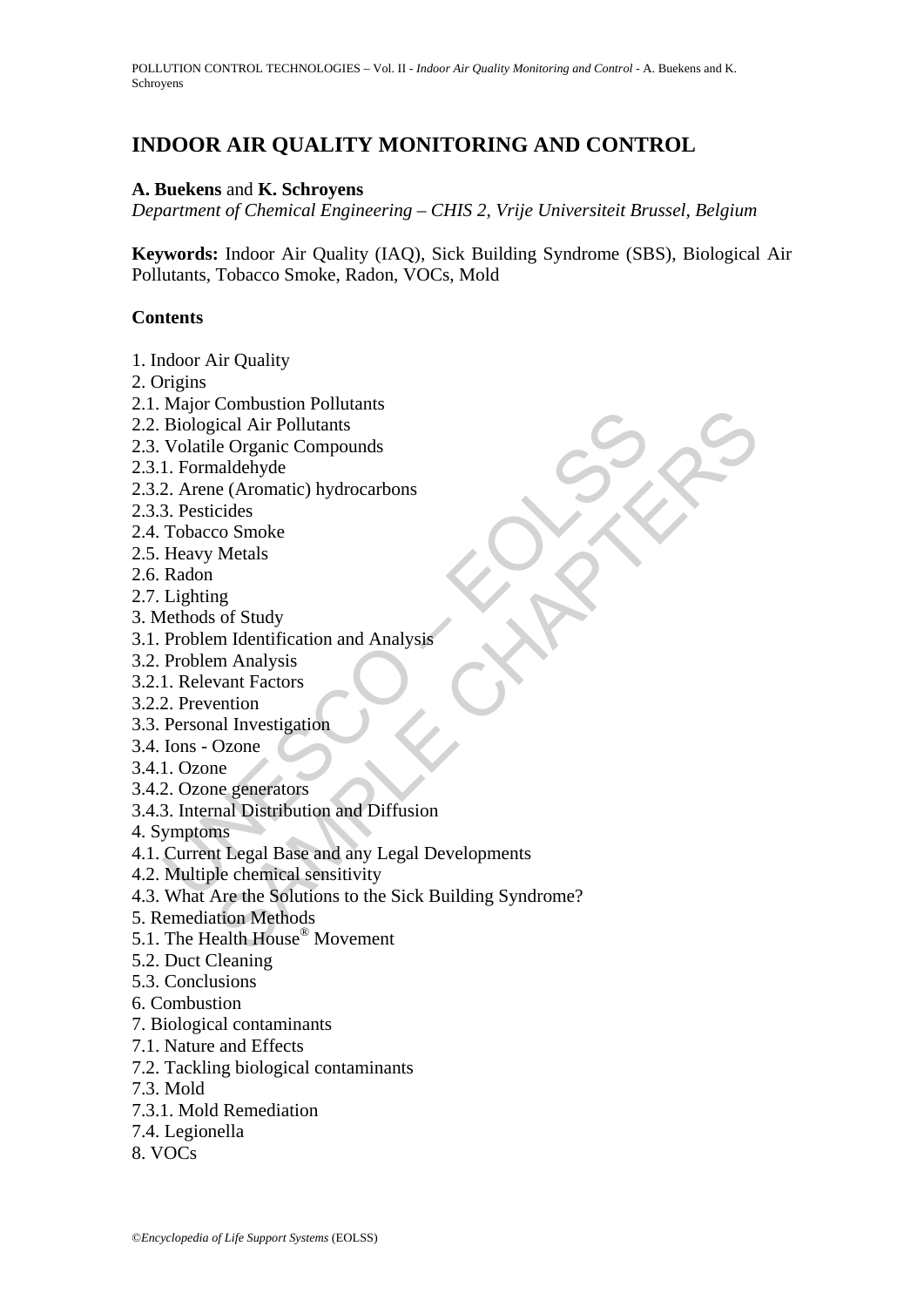8.1. VOCs and Indoor Pollution 8.2. Sampling and Analysis 8.2.1. Adsorbent sampling followed by GC/MS Lab Analysis 8.2.2. Metal Oxide Sensors 8.2.3. Photo Ionization Detectors 8.3 Data Interpretation 9. Conclusions Glossary Bibliography Biographical Sketches

### **Summary**

ice the 1960s and 1970s health care has been a matter increasing comparisor that the section of mucous membranes, eyes or respirate the miness, nausea, irritation of mucous membranes, eyes or respirate the miness, nausea, 960s and 1970s health care has been a matter increasing concern with perolularly or building syndrome (SBS) characterized by headaches or other complain origins. These include among other things fatigue, headache, letting Since the 1960s and 1970s health care has been a matter increasing concern with people having sick building syndrome (SBS) characterized by headaches or other complaints of unspecified origins. These include among other things fatigue, headache, lethargy, dizziness, nausea, irritation of mucous membranes, eyes or respiratory system, allergic reactions and sensitivity to odors. SBS thus addresses a situation in which occupants of a building experience acute health effects that seem to be linked to time spent in a building, but no specific illness or cause can be identified. The complaints may be localized in a particular room or zone, or may be widespread throughout the building.

While specific causes of SBS remain unknown, the following causes have been cited frequently as contributing factors to the complaints typical for sick building syndromes. These elements may act in combination or may supplement other complaints such as inadequate temperature, humidity, or lighting:

- Inadequate venting of the habitat or space;
- Dust accumulations at the entrance or in the filters of the ventilation system, serving as a breeding ground of microorganisms or as a source of other agents;
- **•** Allergens and irritants;
- **•** Tobacco smoke;
- Solvents, or other exhalations from coatings, glues, carpets, etc. (Volatile Organic Compounds - VOCs);
- Mineral fibers (see *Control of Particulate Matter in Gaseous Emissions*);
- **Radon**;
- **•** Electromagnetic fields.

SBS is often more prevalent among asthmatics, since they are already sensitized to common indoor allergens. In 1982 the World Health Organisation formally recognized the SBS condition.

#### **1. Indoor Air Quality**

Indoor Air Quality (IAQ) generally refers to the quality of the air in e.g. an office, hospital, or domestic environment. Alternative terms include Indoor Environmental Quality (IEQ) and "Sick Building Syndrome." Complaints about IAQ range from air smelling odd to more complex, almost intangible perceptions, where air quality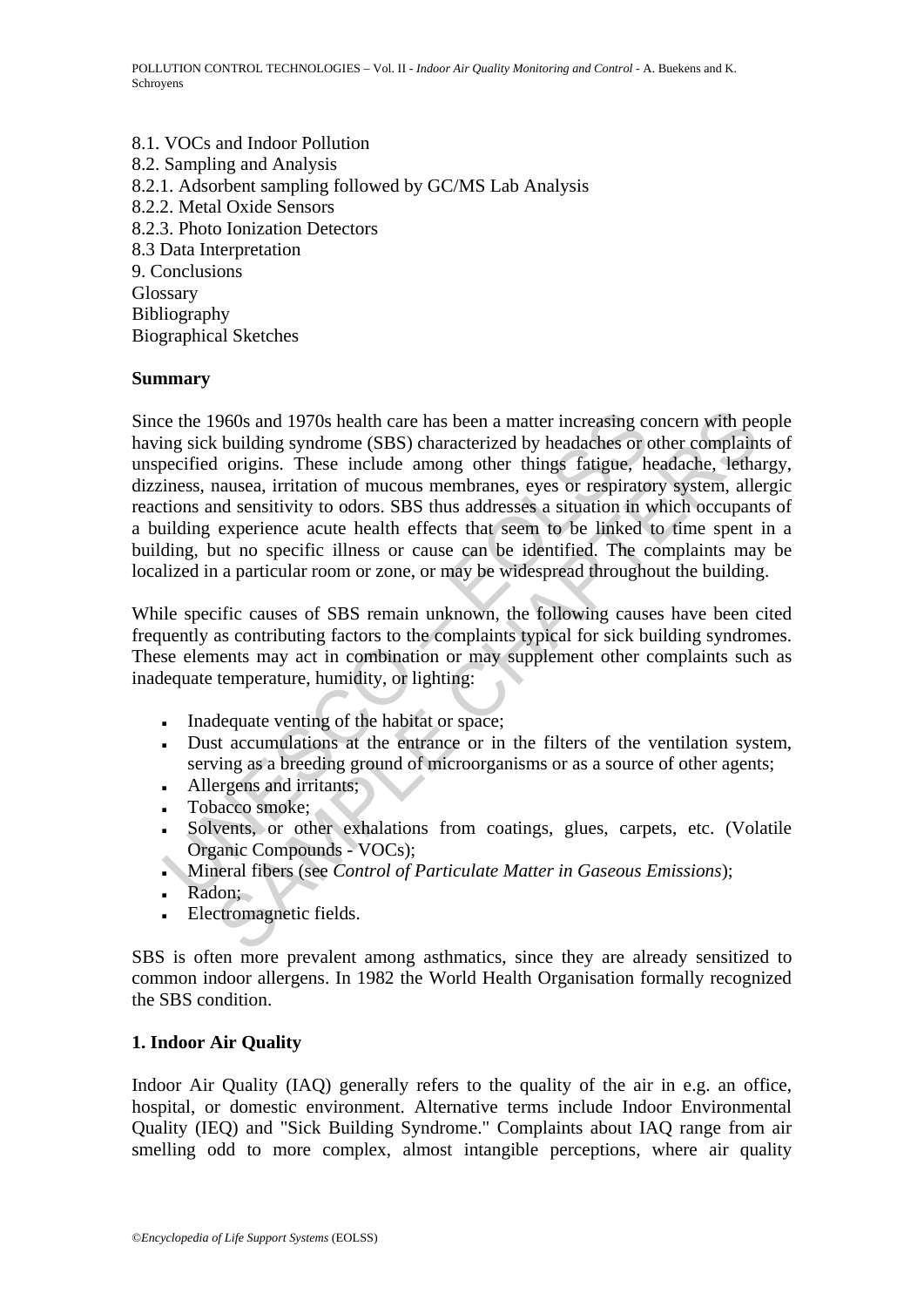insidiously causes illness and lost work time. IAQ complaints possibly derive from a large number and variety of possible sources, causes, and varying levels of individual sensitivity. IAQ concerns have increased since energy conservation measures were introduced in homes and office buildings during the 1970s, minimizing the infiltration of outside air and thus contributing to the buildup of indoor air contaminants.

Ventilation system deficiencies, overcrowding, tobacco smoke, microbiological contamination, outside air pollutants, and emanations from materials and equipment in the office can all cause problems. Related problems include comfort problems due to improper temperature and relative humidity conditions, poor lighting, and unacceptable noise levels, as well as adverse ergonomic conditions, and job-related psychosocial stressors. Typical symptoms may include headaches, unusual fatigue, itching or burning eyes, skin irritation, nasal congestion, dry or irritated throats, and nausea.

The American Industrial Hygiene Association provides brochures and fact sheets for consumers and professionals on IAQ in the homes, in workplaces, on carbon monoxide, molds, lead, and how to hire an IAQ consultant.

American Industrial Hygiene Association provides brochures a<br>
sumers and professionals on IAQ in the homes, in workplaces, on<br>
ds, lead, and how to hire an IAQ consultant.<br>
ironmental health comprises those aspects of huma Frame Transfer and professional Hyper and the homes, in workplaces, on carbon monox<br>and professionals on IAQ in the homes, in workplaces, on carbon monox<br>a, and how to hire an IAQ consultant.<br>That all health comprises thos Environmental health comprises those aspects of human health, including quality of life, that are determined by physical, chemical, biological, social, and psychosocial factors in the environment. It also refers to the theory and practice of assessing, correcting, controlling, and preventing those factors in the environment that can potentially affect adversely the health of present and future generations.

# **2. Origins**

More and more people spend most of their time indoors, often ninety percent or more. Some surroundings, activities and exhalations may pose specific problems, e.g.:

- at home: cooking, biomass heating, smoking, household chemicals, exhalations from furniture, carpets, upholstery;
- at the office: ozone from copiers, from heating, ventilation, and air conditioning (HVAC) systems;
- in hospitals: pathogens.

Over the years, construction industry has increasingly focused on energy efficiency and comfort, providing central heating and cooling systems. Both home and office construction has minimized heating or cooling losses by making buildings more airtight. At the same time, more synthetic materials are being used for furniture, clothing, fabrics, cleaners, detergents, and preservatives.

These trends have created buildings where exposure to dust, vapors, and gases through inhalation has gone beyond what historically has been the case. Inadequate ventilation may be at the origin of the problem. New houses are insulated and sealed so well that no fresh air enters any more, without passing through technical systems, involving heating, cooling, filtration. Moisture builds up, creating a perfect breeding ground for molds!

Problems are often a result of operating or maintaining a building in a manner that is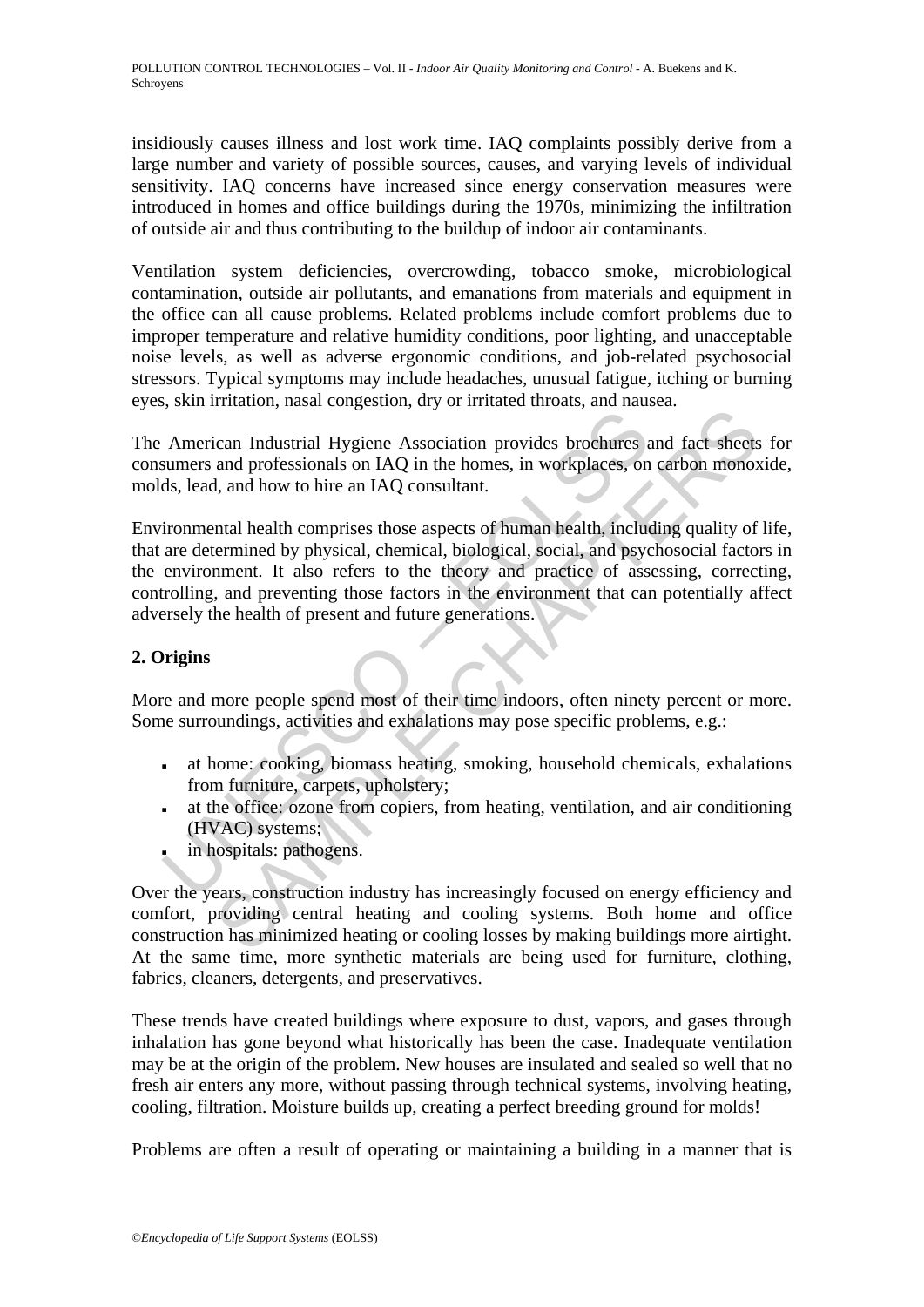inconsistent with its original design or prescribed operating procedures. Sometimes indoor air problems are a result of poor building design or of occupant activities, such as smoking, cooking, or heating.

Also, some types of building materials emit vapors that are harmful or discomforting (exhalations) to many people. Such conditions eventually make a house sick.

Some common factors associated with SBS include air-conditioned offices with large open plan areas and low levels of staff control over ventilation, heating and lighting; poor design and maintenance of building services; poor standards of general repair; and poorly organized office cleaning services job-related factors include routine clerical work and working with display screen equipment. The causes of SBS are unknown but a number of factors are likely to be involved combining in different ways in different situations. These include both physical, environmental factors and job related factors.

Attention now focuses on three common, but distinct generic causes of SBS:

- Combustion Products.
- **•** Biological Factors.
- Volatile Organic Compounds. (see *Condensation, Control of Carbon Monoxide and Volatile Organic Compounds*)

# **2.1. Major Combustion Pollutants**

Malfunctioning or inappropriate use of heating devices (stoves, fireplaces, and ill vented space heaters) may produce pollutants at harmful levels within living surroundings. The most common combustion pollutants in the homes are:

- Carbon monoxide (CO), a dangerous asphyxiant,
- Nitrogen dioxide ( $NO<sub>2</sub>$ ) and sulfur dioxide ( $SO<sub>2</sub>$ ), which are both irritants.

These include both physical, environmental factors and jotation now focuses on three common, but distinct generic causes on the combustion Products.<br>
• Combustion Products.<br>
• Biological Factors.<br>
• Volatile Organic Compou These include both physical, environmental factors and job related factors<br>These include both physical, environmental factors and job related factors<br>now focuses on three common, but distinct generic causes of SBS:<br>mbustio Carbon monoxide is a potential killer. Its properties and detection are treated in *Condensation, Control of Carbon Monoxide and Volatile Organic Compounds*. The problem of tobacco smoke is more complex and will be treated further.

# **2.2. Biological Air Pollutants**

Biological Air Pollutants are to be found everywhere. Some examples are: dander, molds, dust mites, pets and people carrying germs, parasites and other agents. Biological contaminants include pollen, bacteria, viruses, and molds. These contaminants can breed in stagnant water, which can be accumulated in humidifiers, drain pans, and ducts, or can be collected on ceiling tiles, insulation, or carpets. Discolored walls may indicate molds. Biological contaminants can cause fever, chills, cough, chest tightness, muscle aches, and allergic reactions. One indoor air bacterium, Legionella pneumophila, can cause a broad spectrum of diseases, from mild cough and fever (Pontiac fever) to a serious pneumonia (Legionnaire's Disease). One of the most deadly pathogens is the mold Stachybotrys that produces mycotoxins.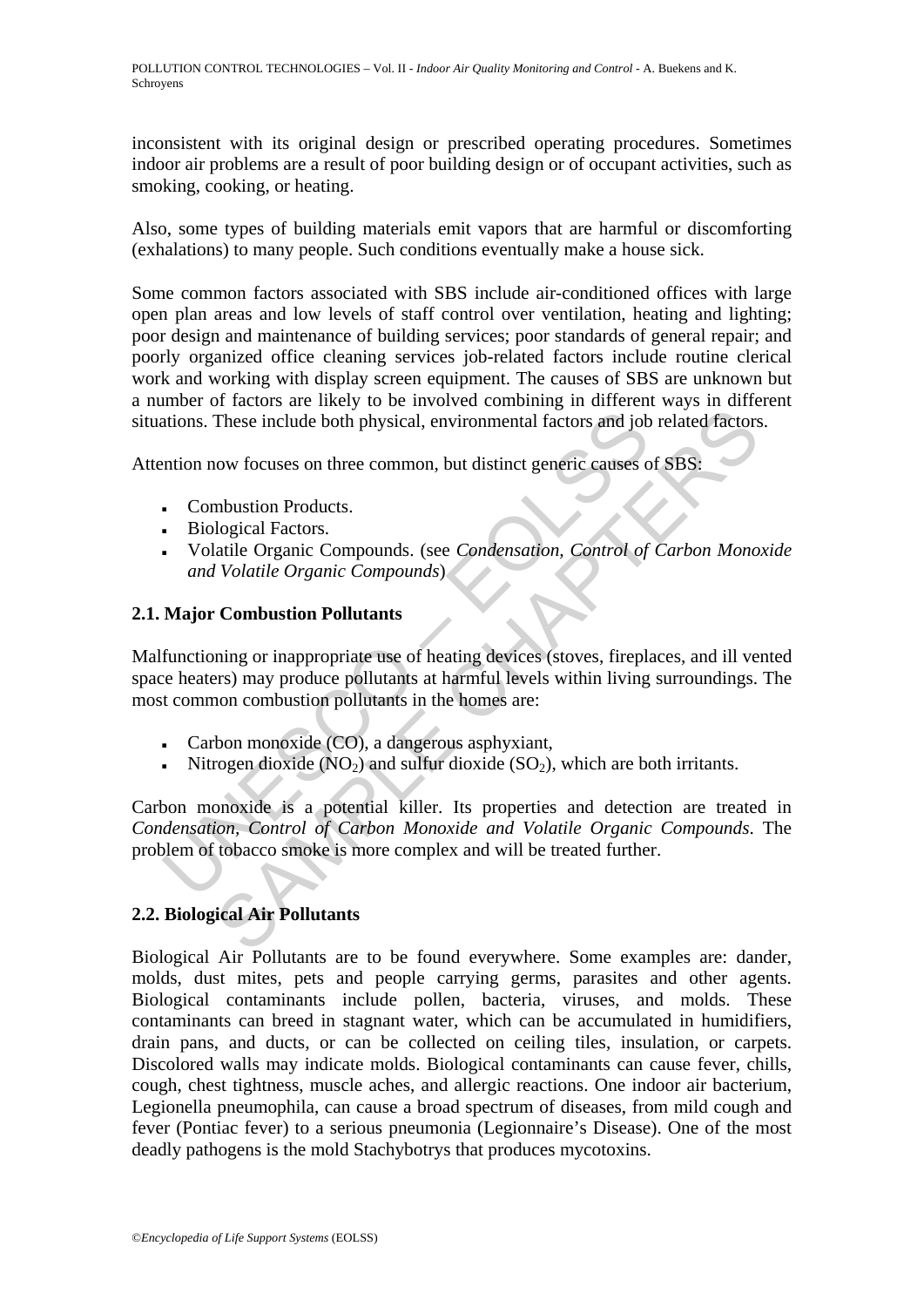Three types of human diseases can derive from these biological pollutants:

- Infections, in which pathogens invade human tissue;
- Hypersensitivity diseases, which involve specific activity of the immune system; and
- Toxicosis in which biologically produced chemical toxins cause direct toxic effects.

In many cases, SBS may be related to microbial contamination in buildings.

People having multiple chemical sensitivities may be able to smell toxins and also manifest allergic reactions to toxins, viral particles, and fungal mold spores originating from the air ducts (heat and air conditioning) of a sick building. High relative humidity, inadequate exhaust of bathrooms or kitchens, humidifiers, drip pans under cooling coils, air conditioners, flooding, and components of HVAC systems are all potential grounds for breeding of biological air pollutants.

# **2.3. Volatile Organic Compounds**

In the air ducts (heat and air conditioning) of a sick building. High<br>lequate exhaust of bathrooms or kitchens, humidifiers, drip pans u<br>conditioners, flooding, and components of HVAC systems are all<br>oreeding of biological r ducts (heat and air conditioning) of a sick building. High relative humine r ducts (heat and air conditioning) of a sick building. High relative humine exhaust of bathrooms or kitchens, humidifiers, drip pans under cooli At room temperature many different VOCs are exhaled from certain solid and liquid materials. A wide array of such potential sources, like formaldehyde, solvents, cleaning agents, paint strippers, pesticides, and benzene exists in the homes and the offices. . Scents, hair sprays, fragrances in personal care products or in cleaning and maintenance products, household products such as finishes, rug and oven cleaners, paints, thinners, dry cleaning fluids, exhalations from some copiers and printers, glues and adhesives, markers, manufactured wood products, carpeting, upholstery and photo solutions are among common commodities that may emit VOCs. Often described as a pleasant, *new* smell, the related VOCs can cause headaches, nausea and irritate eyes, throat and nose. Research shows that some VOCs can cause chronic and acute health effects at high concentrations, and some are known carcinogens. Some individuals show acute reactions when exposed to low or moderate levels of multiple VOCs.

A major irritant is formaldehyde, which is found in resins and glues, in finishes, plywood, paneling, fiberboard and particleboard, and in some of the backings and adhesives for carpets. The urea-formaldehyde foam insulation is no longer used, although buildings, which had the blown foam in the 1970s, may still have VOCs from the insulation. New installations, carpet, wall coverings, paint, or construction can all heighten problems with VOCs.

Methylene chloride is used in some household products, such as paint strippers; perchloroethylene is used in dry cleaning.

Chemical contaminants can also derive from outdoor sources, such as motor vehicle exhausts, plumbing vents, sewers, and building exhausts. Pollutants and smells can enter the building through poorly located air intake vents, windows, and other openings, deriving from nearby garages, bathrooms, and kitchens. Pollutants can be more abundant in winter, when air renewal rates are restricted. VOCs, especially in carpets or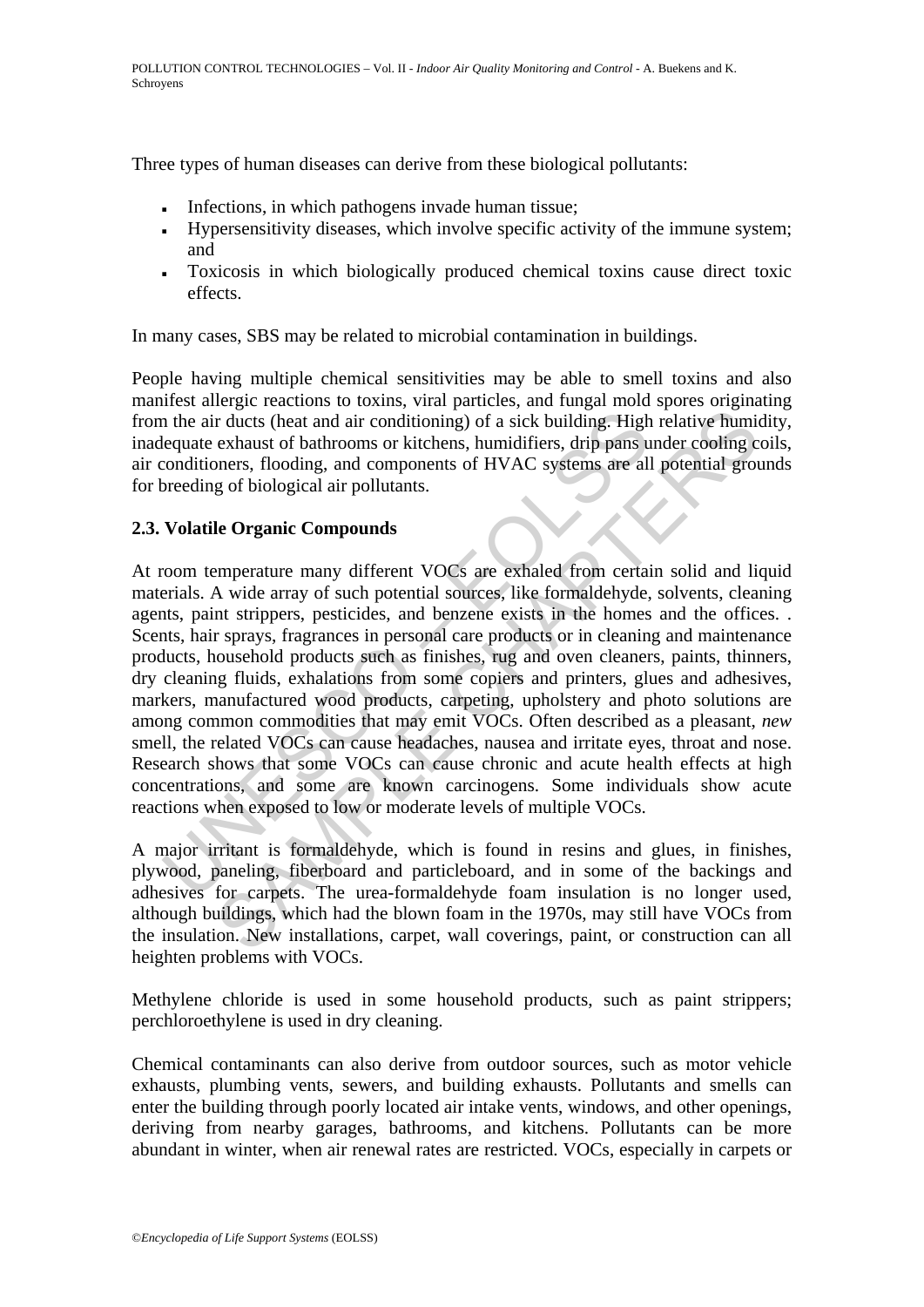inside cupboards, can easily be detected by their odor. Indoor levels of VOCs can accumulate much higher levels than is possible outdoors.

| Pollutant     | Found In                                                      |
|---------------|---------------------------------------------------------------|
| <b>VOCs</b>   | Carpet, Paint, Fabric                                         |
| Mold & Mildew | Air Conditioner, Humidifier, Heat Ducts                       |
| Nitrogen      | Wood-burning Stove & Fireplace Smoke                          |
| Dioxide       |                                                               |
| Formaldehyde  | Resin-based Particleboard, Fiberboard, Cabinets, Countertops, |
|               | Carpet, Fabric                                                |
| Radon Gas     | Seeps Through Cracks in Foundation                            |
| Particles     | Carpets, Ducts                                                |

Table 1 presents some typical pollutants in customer items.

Table 1: Some examples of Pollutants in Customers Items

### **2.3.1. Formaldehyde**

Formaldehyde is found in insulation material, particleboard, plywood, office furniture, carpet glues, various plastics, synthetic fibers in rugs, upholstery and other textiles, pesticides, paint and paper. It is also emitted from electric stencil-cutting machines and is present in tobacco smoke. Levels of emission increase with temperature.

Particles Carpets, Ducts<br>
Table 1: Some examples of Pollutants in Customers It<br>
1. Formaldehyde<br>
maldehyde is found in insulation material, particleboard, plywoo<br>
eet glues, various plastics, synthetic fibers in rugs, upho Solution Carriers In Foundation<br>
Solution Solution Carriers Incomensial Carriers Carriers Tems<br>
and dehyde<br>
Solution in insulation material, particleboard, plywood, office furning<br>
maint and paper. It is also emitted from Formaldehyde is a colorless gas with a pungent odor. At two - three ppm it will irritate the eyes, nose and throat of most people exposed to it, but many are affected at much lower levels. At four - five ppm the irritation is worse and is accompanied by drowsiness, loss of memory, sneezing and skin rashes. At 10-20 ppm there is severe breathing difficulty and burning eyes, nose and throat. Formaldehyde increases the risk of several types of cancer, and has also been shown to cause poor sleep, impaired memory, and lack of concentration, nausea and menstrual irregularities.

The occupational exposure limit in the UK is two ppm, twice as high as the permissible level in the USA of one ppm, which has an action level of 0.5 ppm. In Sweden and Germany the maximum permissible indoor level is 0.1 ppm. People who have become sensitized to formaldehyde have adverse reactions whenever it is present, even in very small amounts. Concentrations as low as 0.01 ppm have been associated with eye irritation.

# **2.3.2. Arene (Aromatic) hydrocarbons**

Common aromatic hydrocarbons are benzene,  $C_6H_6$ , toluene  $C_6H_5CH_3$  and xylene  $C_6H_4(CH_3)$ . They are basic substances in petrochemical industry and frequently found in industrial products. Benzene is an important petrochemical intermediate and present in automotive and aviation fuel. Toluene is used as a solvent e.g. for paints, rubber and pharmaceuticals. Xylene occurs in three forms, *ortho-*xylene, *meta-*xylene and *para*xylene and is used as thinner, solvents for inks, rubber, gums and adhesives, paint removers and as a fuel component. ;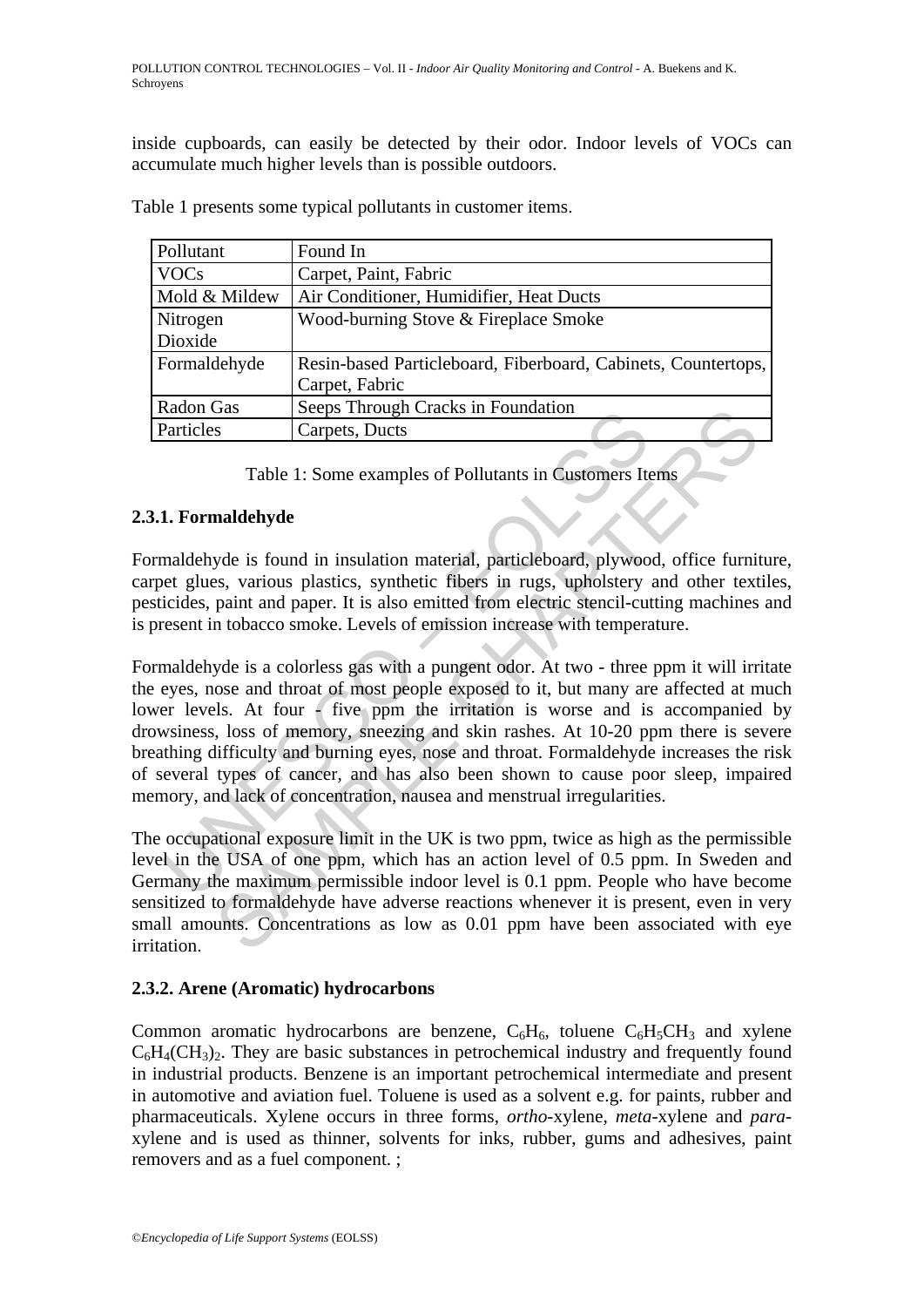Aromatic hydrocarbons are always present in combustion products, including cigarette smoke, given their relatively high thermal stability at elevated temperature.

Benzene is the most toxic of these three aromatic hydrocarbons. The American Conference of Governmental Industrial Hygienist (ACGIH) prescribes a Threshold Limit Value (TLV) of:

- 0.5 ppm for a Time Weighted Average (TWA),
- $\overline{2.5}$  ppm for a short term exposure limit (STEL) and
- a ceiling limit of 8 ppm.

The TLV (Threshold Limit Value) for toluene is 50 ppm and for xylene 100 ppm and the STEL (Short Term Exposure Limit) for toluene or xylene is 150 ppm. The Occupational Safety & Health Administration (OSHA) permissible exposure limits (PEL) are PEL-TWA 1 ppm for benzene, 200 ppm for toluene and 100 ppm for xylene.

Benzene is classified by ACGIH as a confirmed human carcinogen and has been substituted in many products, often with toluene or xylene. If feasible, benzene should be substituted with a less hazardous material. Toluene is classified as an occupational reproductive hazard.

STEL (Short Term Exposure Limit) for toluene or sylene upational Safety & Health Administration (OSHA) permissible.<br>
L) are PEL-TWA 1 ppm for benzene, 200 ppm for toluene and 10 zene is classified by ACGIH as a confirmed h (Short Term Exposure Limit) for toluene or xylene is 150 ppm.<br>
all Safety & Health Administration (OSHA) permissible exposure limital Safety & Health Administration (OSHA) permissible exposure limital Safety & Health Admin When using benzene or xylene, it is recommended to avoid skin contact by wearing gloves. Industrial ventilation may be necessary to control employee exposure to any one of the discussed aromatic hydrocarbons. Respiratory protection can range from a half mask air-purifying respirator with organic vapor cartridges, to a self-contained breathing apparatus, depending on the air concentration. An industrial hygienist should evaluate the specific operation to determine the appropriate type of respiratory protection.

# **2.3.3. Pesticides**

Pesticides may be used to kill fungi, beetles, fleas, ants, booklice, rodents, and plant and timber pests. The treatment is sometimes carried out during working hours, with little apparent concern for the health of the people working at their desks. They may be added to air-conditioning and ventilation systems to reduce biological contamination. Pesticides can also be used as wood preservatives, but often leach out into the air over a number of years.

The hazards of pesticides depend on their chemical constituents and include cancer, fetal damage, liver and neurological damage, skin problems, and irritation to the eyes and respiratory system.

### **2.4. Tobacco Smoke**

Environmental tobacco smoke (ETS) is a mixture of particles emitted from a burning cigarette, pipe, or cigar, and smoke exhaled by the smoker. Smoke can contain any of more than 4,000 compounds, including carbon monoxide, formaldehyde, and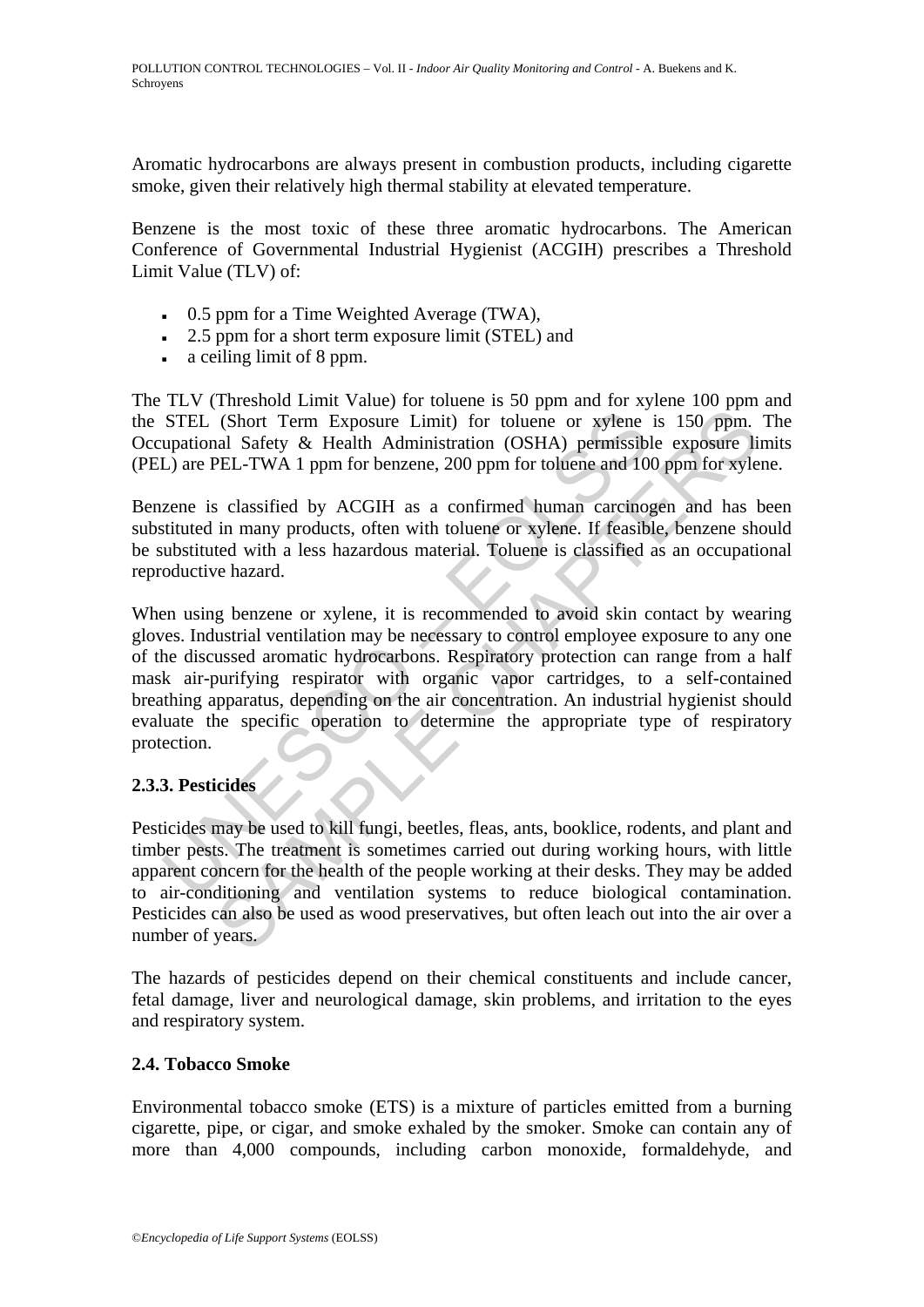carcinogenic and strongly irritant compounds. Exposure to ETS is often called "passive smoking." A study (1992) of the Environmental Protection Agency (EPA) concluded that lung cancer deaths in nonsmoking adults are attributable to ETS; it also causes eye, nose, and throat irritation, affects the cardiovascular system and causes chest pain. Infants and young children whose parents smoke in their presence are at increased risk of lower respiratory tract infections and are more likely to have symptoms like coughing, wheezing, and excess phlegm. Children with asthma are especially at risk from ETS.

The EPA estimates that exposure to ETS increases the number of asthma episodes and the severity of symptoms in 200,000 to 1 million children annually. Secondhand smoke may also cause thousands of non-asthmatic children to develop the disease each year. A number of organic markers may represent the concentrations of environmental tobacco smoke (ETS) in both field and chamber studies, namely:

- nicotine,
- carbon monoxide (CO),
- 3-ethenylpyridine,
- nitrogen oxides,
- pyridine,
- aldehydes,
- acrolein.
- benzene,
- toluene, and
- several other compounds.

Respirable suspended particulate (RSP) matter, solanesol, N-nitrosamines, cotinine, chromium, and potassium are also used, as markers for particle phase constituents of ETS. The elemental cadmium has been also suggested as a good marker.

ke (ETS) in both field and chamber studies, namely:<br>
actoon monoxide (CO),<br>
3-ethenylpyridine,<br>
- aidenylogicalise,<br>
- pyridine,<br>
- aidehydes,<br>
- pyridine,<br>
- aldehydes,<br>
- coluene, and<br>
- several other compounds.<br>
Finalle S) in both field and chamber studies, namely:<br>
S) in both field and chamber studies, namely:<br>
actron monoxide (CO),<br>
3-ethenylpyridine,<br>
aidehydes,<br>
archeim,<br>
adehydes,<br>
archeim,<br>
adehydes,<br>
archeim,<br>
benzene,<br>
suspended p But most commonly, RSP, CO and nicotine are utilized as markers of ETS, aldo nicotine and RSP concentrations have potential problems. Nicotine is found primarily in the gas phase (90 %), making it a poor particle marker. Sine it is strongly basic it is removed from indoor environments at a faster rate than particle-phase nicotine, underestimating exposure to the particle phase of ETS. RSP is problematic as a marker of ETS since it could come from other sources. Still, it is widely used as a marker of ETS since the elevated RSP level is significantly higher than that from other sources.

Tests were undertaken using the INDOORTRON facility at the US Joint Research Centre to investigate the impact of various ventilation rates on the air concentration of ETS-components and evaluate human exposure to ETS in indoor environments. Preliminary evidence indicates that changes in ventilation rates during smoking do not have a significant influence on the air concentration levels of e.g.  $CO$ ,  $NO<sub>x</sub>$ , aromatic compounds, nicotine, suggesting that higher ventilation rates would not lead to a meaningful improvement of indoor air quality.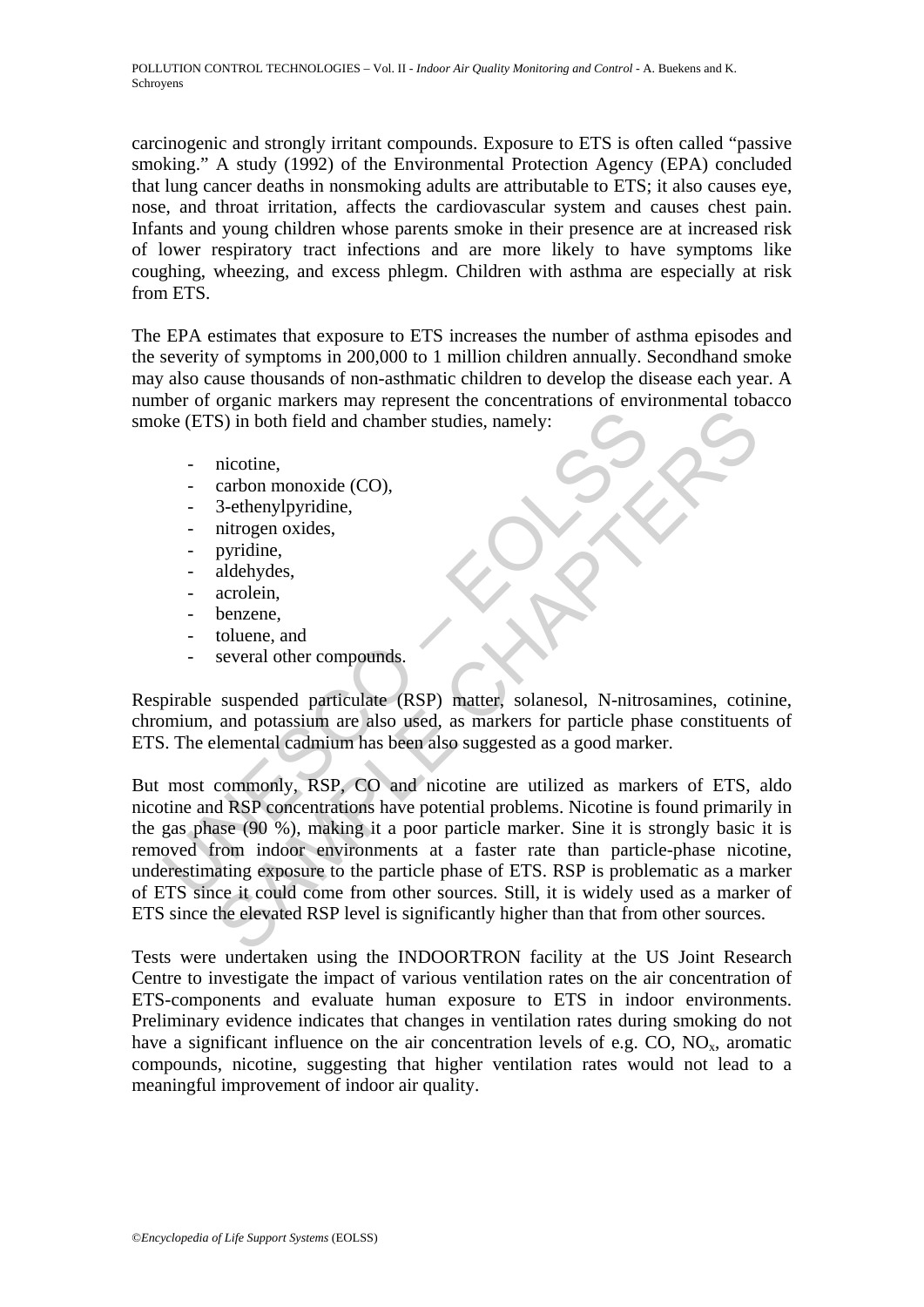- -
- -
- TO ACCESS ALL THE **26 PAGES** OF THIS CHAPTER, Visi[t: http://www.eolss.net/Eolss-sampleAllChapter.aspx](https://www.eolss.net/ebooklib/sc_cart.aspx?File=E4-14-02-07)

#### **Bibliography**

[1] Bruce N., Perez-Padilla R., Albalak R. (2002). *The health effects of indoor air pollution exposure in developing countries*. WHO (World Health Organization). [Reviews the health effects of wood smoke, environmental tobacco smoke and ambient pollution].

[2] Health and Safety Executive (HSE) (April 1995). *How to Deal with Sick Building Syndrome: Guidance for Employers, Building Owners and Building Managers (Guidance Booklets)*, ISBN: 0717608611. [Brochure providing detailed advice to the groups cited]

[3] http://131.158.51.236/osha\_cd/osha/dts/osta/otm/OTM\_TO~1.HTM. *OSHA Technical Manual - TED 1-0.15A*. (1999, January 20). [Chapters 2 and 3 of session III Health Hazards, provides good description on Indoor Air Quality Investigation and Ventilation Investigation.]

browners. wird (worth readuring momental tobacco smoke and ambient pollution).<br>
Health and Safety Executive (HSE) (April 1995). How to Deal with Sitelar<br>
Health and Safety Executive (HSE) (April 1995). How to Deal with Sit [4] http://www.epa.gov/iedweb00/pubs/airduct.html. *Should You Have the Air Ducts in Your Home Cleaned?*, Indoor Environments Division and Office of Air and Radiation (OAR), EPA-402-K-97-002, October 1997. [Provides comprehensive guidance, including checklists, on the needs, issues and expected and required results of air duct cleaning as a remedial method].

[5] http://www.epa.gov/iedweb00/pubs/ozonegen.html. *Ozone Generators that are Sold as Air Cleaners: An Assessment of Effectiveness and Health Consequences*, IAQ INFO Clearinghouse and U.S. EPA, National Center for Environmental Publications, Dec. 2003. [An official document providing a very critical review of sales arguments highlighting positive effects of ozone on IAQ.]

[6] http://www.epa.gov/radon/. [An overview of the most important data on Radon]

[7] http://www.lhc.org.uk/members/pubs/books/sbs/sb\_toc.htm. *Sick Building Syndrome: causes, effects and control*, London : LHC . 1990, 94p. ISBN : 0-948974-06-0. [Excellent overview of numerous aspects of indoor air quality, including individual agents, such as legionella, ventilation, and diagnosis-related topics]

*Dualries.* Who Two Headin Organization): [reviews the firal and the back of wood sholaries. Who Two Headin Organization): [reviews the firal and Bafety Executive (HSE) (April 1995). *How to Deal with Sick Building Syndr* [8] D. Kotzias, i O. Geiss, P. Leva and A. Bellintani (INDOORTRON Team) and A. Arvanitis (Modeling) (2003), http://www.jrc.cec.eu.int/download/tobacco\_draft\_report.pdf. , *Preliminary Results on the Impact of Various Air Exchange Rates on the Levels of Environmental Tobacco Smoke (ETS) Components*. JRC-IHCP-Physical and Chemical Exposure Unit. [Report discussing the sampling, analysis and composition of cigarette smoke]

[9] http://www.cdc.gov/tobacco/sgr/sgr\_1986/. U.S. Department of Health and Human Services (1986). *The health Consequences of Involuntary Smoking – A report of the Surgeon General*, Chapter 5: Toxicity, Acute Irritant Effects, and Carcinogenicity of Environmental Tobacco Smoke", [Comprehensive literature survey on toxicity, irritant effects and carcinogenicity of environmental tobacco smoke]

[10] http://www.epa.gov/iedweb00/pubs/hpguide.html. *Indoor Air Pollution: An Introduction for Health Professionals*, U.S. Gov. Printing Office, Publication No. 1994-523-217/81322. [This treatise presents basic facts on the Sick Building Syndrome].

#### **Biographical Sketches**

**Alfons Buekens** was born in Aalst, Belgium; he obtained his M.Sc. (1964) and his Ph.D (1967) at Ghent University (RUG) and received the K.V.I.V.-Award (1965), the Robert De Keyser Award (Belgian Shell